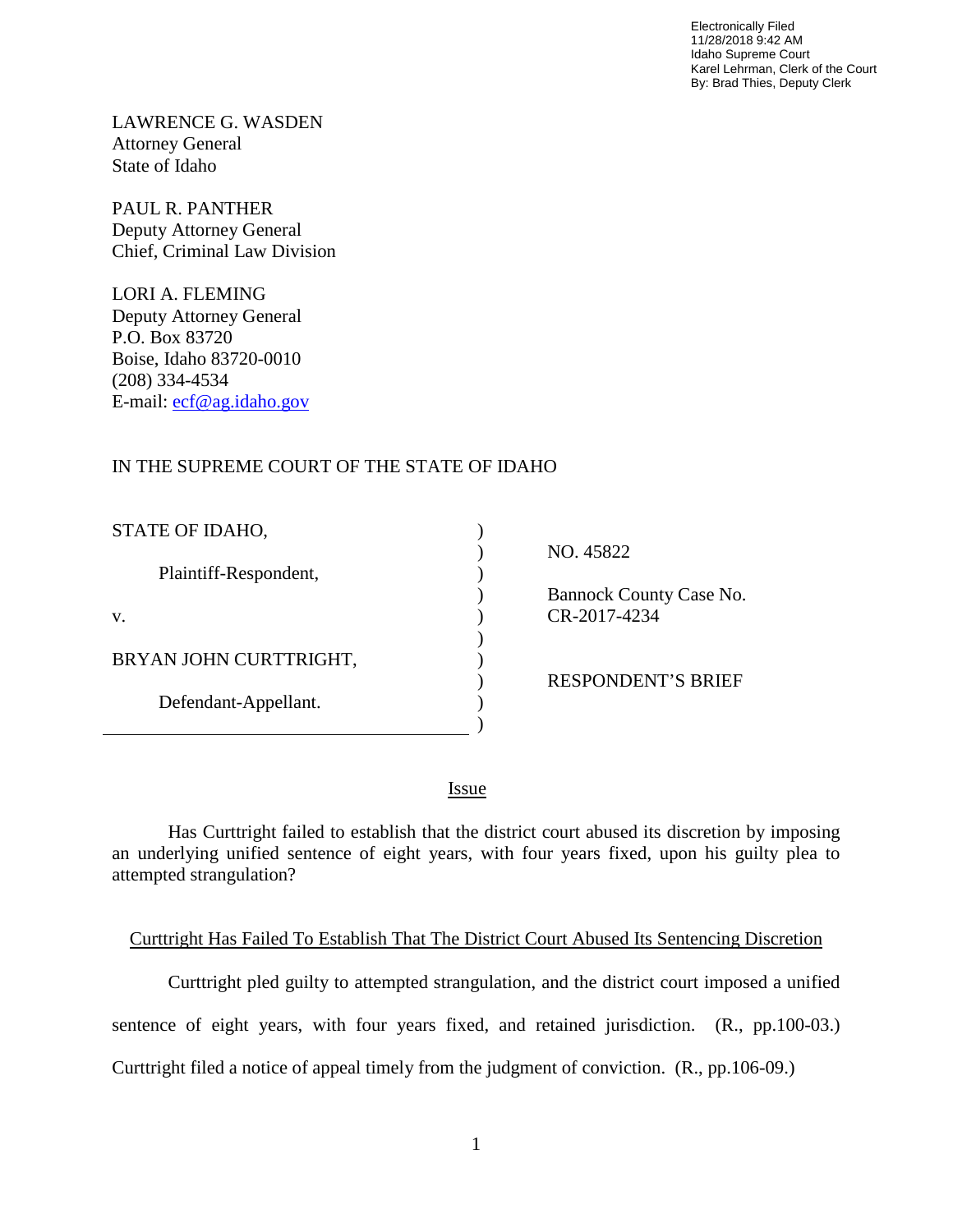Curttright asserts his underlying sentence is excessive in light of the fact that he "acknowledged his guilt and apologized to the court." (Appellant's brief, pp.2-4.) The record supports the sentence imposed.

When evaluating whether a sentence is excessive, the court considers the entire length of the sentence under an abuse of discretion standard. State v. McIntosh, 160 Idaho 1, 8, 368 P.3d 621, 628 (2016); State v. Stevens, 146 Idaho 139, 148, 191 P.3d 217, 226 (2008). It is presumed that the fixed portion of the sentence will be the defendant's probable term of confinement. State v. Oliver, 144 Idaho 722, 726, 170 P.3d 687, 391 (2007). Where a sentence is within statutory limits, the appellant bears the burden of demonstrating that it is a clear abuse of discretion. McIntosh, 160 Idaho at 8, 368 P.3d at 628 (citations omitted). To carry this burden the appellant must show the sentence is excessive under any reasonable view of the facts. Id. A sentence is reasonable if it appears necessary to accomplish the primary objective of protecting society and to achieve any or all of the related goals of deterrence, rehabilitation, or retribution. Id. The district court has the discretion to weigh those objectives and give them differing weights when deciding upon the sentence. Id. at 9, 368 P.3d at 629; State v. Moore, 131 Idaho 814, 825, 965 P.2d 174, 185 (1998) (court did not abuse its discretion in concluding that the objectives of punishment, deterrence and protection of society outweighed the need for rehabilitation). "In deference to the trial judge, this Court will not substitute its view of a reasonable sentence where reasonable minds might differ." McIntosh, 160 Idaho at 8, 368 P.3d at 628 (quoting Stevens, 146 Idaho at 148-49, 191 P.3d at 226-27). Furthermore, "[a] sentence fixed within the limits prescribed by the statute will ordinarily not be considered an abuse of discretion by the trial court." Id. (quoting State v. Nice, 103 Idaho 89, 90, 645 P.2d 323, 324 (1982)).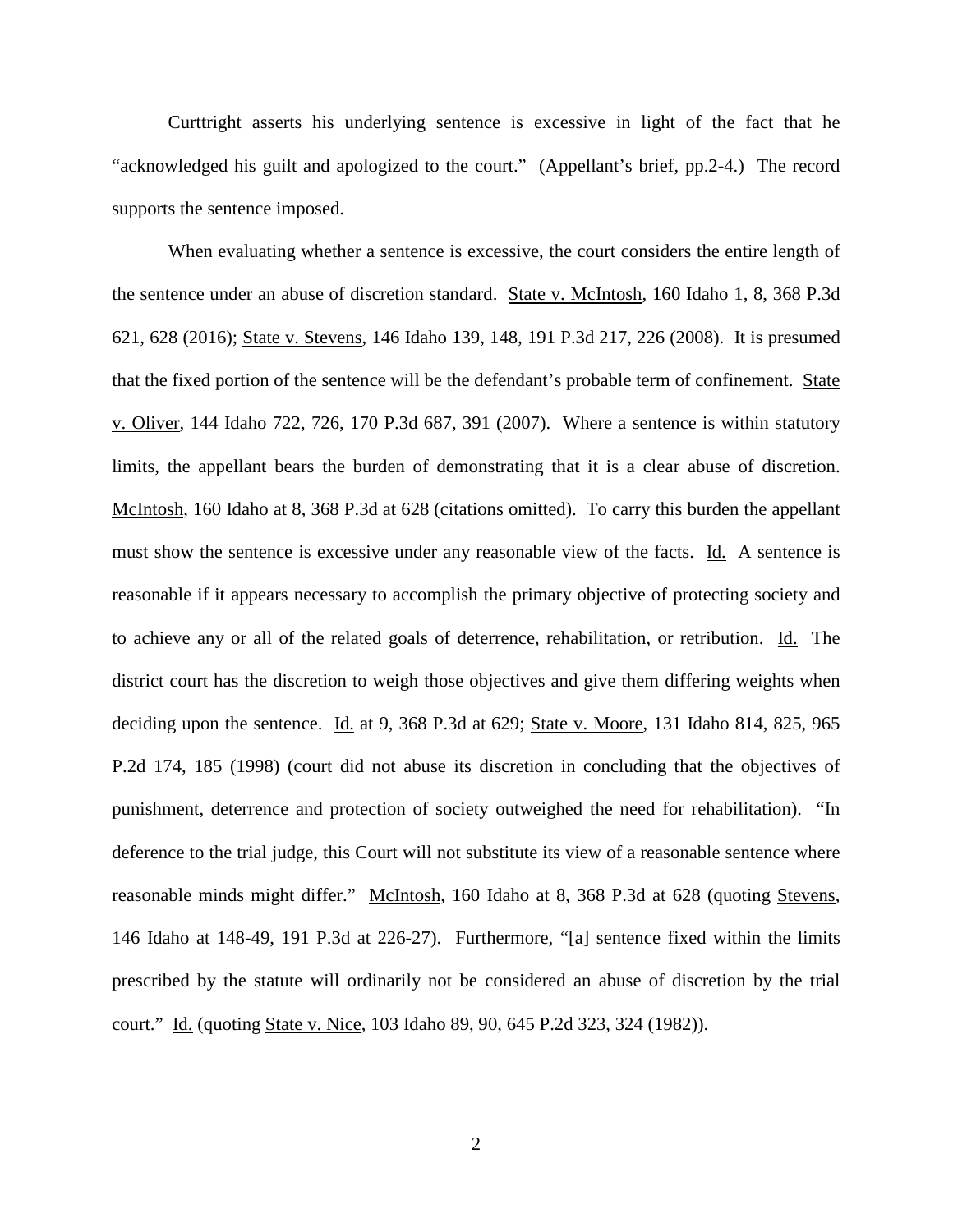The maximum prison sentence for attempted strangulation is 15 years. I.C. § 18-923. The district court imposed a unified sentence of eight years, with four years fixed, which falls well within the statutory guidelines. (R., pp.100-03.) Furthermore, Curttright's sentence is appropriate in light of the seriousness of the offense, Curttright's ongoing criminal behavior, and the danger he presents to the community.

Curttright has a criminal history that began in 1989, when he was convicted of "misconduct offense" in Missouri.  $(PSI, p.6<sup>1</sup>)$  $(PSI, p.6<sup>1</sup>)$  $(PSI, p.6<sup>1</sup>)$  Curttright has continued his criminal behavior, and has 10 misdemeanor convictions that include stealing, forgery, trespass, alcoholic beverages in public park, two counts of DWI, two counts of a no contact order violation, and two counts of battery that were amended from attempted strangulation. (PSI, pp.6-8.) Curttright's record also includes multiple dismissed charges, as well as two felony charges for forgery for which no dispositions were found. (PSI, pp.6-9.) In this case, Curttright approached his ex-girlfriend from behind, pushed her into her house, threw her on the ground, and attempted to strangle her. (PSI, p.5.) Although Curttright admitted his guilt when he pled guilty to attempted strangulation, he later denied culpability, reporting to the presentence investigator that he did not strangle the victim, but had only grabbed her by the shoulders. (PSI, pp.5-6; 9/18/17 Tr., p.10, Ls.12-20.) Curttright's subsequent acknowledgement of guilt and apology to the district court at the sentencing hearing do not outweigh the seriousness of the offense or the danger he presents to the community, as evidenced by his ongoing—and escalating—criminal conduct.

The district court applied the correct legal standards, considered all of the relevant information, and imposed a reasonable sentence. (See  $1/16/18$  Tr., p.16, L.25 – p.18, L.6.)

 $\overline{a}$ 

<sup>&</sup>lt;sup>1</sup> PSI page numbers correspond with the page numbers of the electronic file "CONFIDENTIAL" CERTIFICATE OF EXHIBITS CURTTRIGHT 45822.pdf"